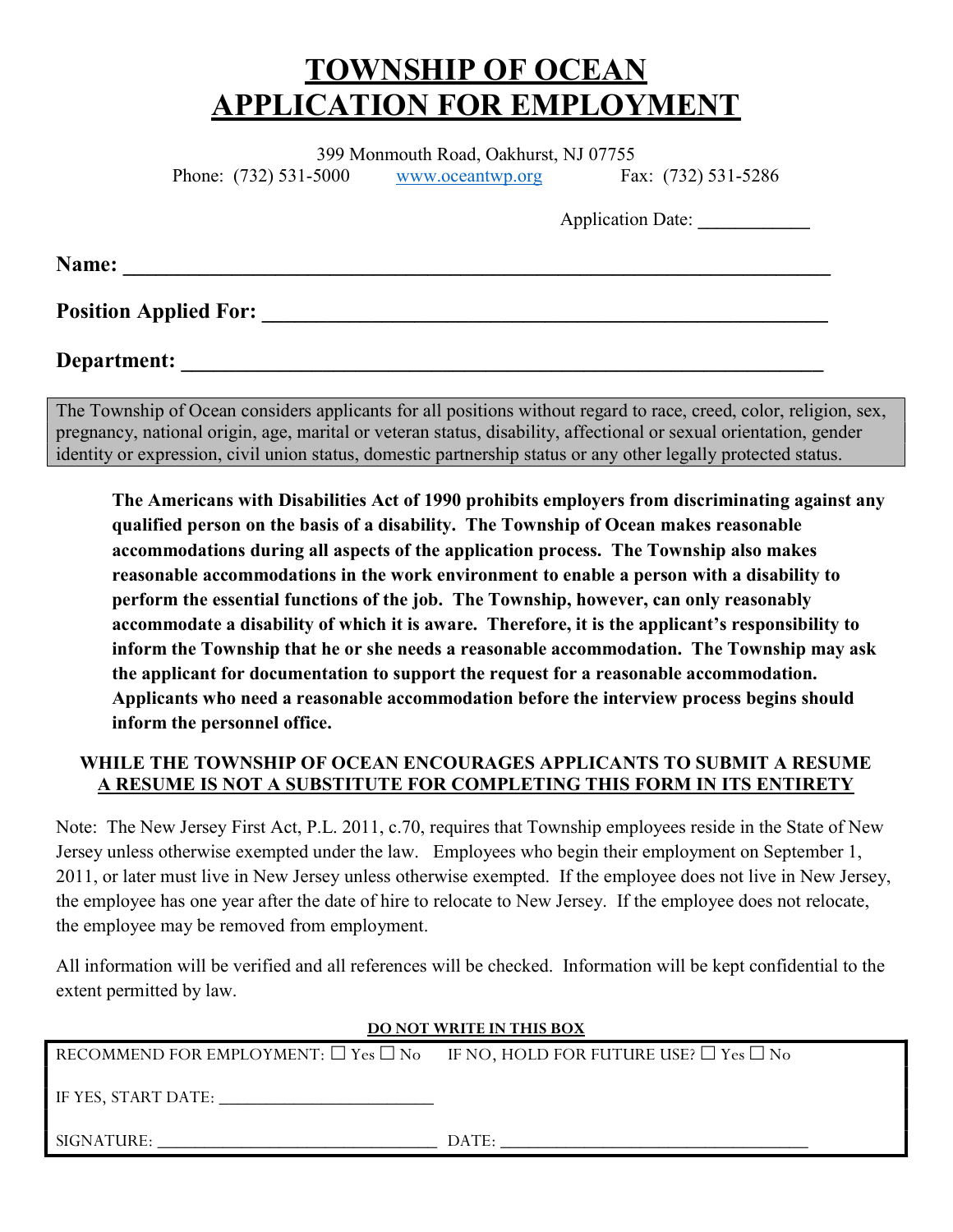## I. PERSONAL

| <b>LAST NAME</b>                                                                                                                                      | <b>FIRST</b>                                                       | <b>MIDDLE</b>                                   |           |
|-------------------------------------------------------------------------------------------------------------------------------------------------------|--------------------------------------------------------------------|-------------------------------------------------|-----------|
| PRESENT ADDRESS (NUMBER, STREET, CITY, STATE, ZIP)                                                                                                    |                                                                    | <b>TELEPHONE NUMBER</b>                         |           |
| PERMANENT ADDRESS (IF DIFFERENT FROM PRESENT)                                                                                                         |                                                                    | <b>TELEPHONE NUMBER</b>                         |           |
| ARE YOU 18 YEARS OF AGE OR OLDER? (If no, you will be required to show proof of eligibility to work)                                                  |                                                                    | $\Box$ Yes $\Box$ No                            |           |
| ARE YOU LEGALLY ELIGIBLE TO WORK IN THE UNITED STATES? (Proof of US citizenship or work<br>authorization status will be required upon employment)     |                                                                    | $\Box$ Yes $\Box$ No                            |           |
| NAMES OF RELATIVES OR FRIENDS EMPLOYED BY THE TOWNSHIP OF OCEAN (All candidates must complete applicant relative disclosure form):                    |                                                                    |                                                 |           |
| HAVE YOU EVER BEEN EMPLOYED BY THE TOWNSHIP OF OCEAN? IF YES, WHEN?<br>HAVE YOU EVER APPLIED FOR A POSITION WITH THE TOWNSHIP OF OCEAN? IF YES, WHEN? |                                                                    | $\Box$ No<br>$\Box$ Yes<br>$\Box$ Yes $\Box$ No |           |
| HAVE YOU EVER WORKED OR BEEN EDUCATED UNDER A DIFFERENT NAME?                                                                                         |                                                                    | $\Box$ Yes                                      | $\Box$ No |
| IF YES, SPECIFY NAME:                                                                                                                                 |                                                                    |                                                 |           |
| <b>II. POSITION AND PERSONAL INTERESTS</b>                                                                                                            |                                                                    |                                                 |           |
|                                                                                                                                                       |                                                                    | \$<br>PER                                       |           |
| TITLE OF POSITION APPLIED FOR                                                                                                                         |                                                                    | <b>SALARY DESIRED</b>                           |           |
| TYPE OF EMPLOYMENT SOUGHT:                                                                                                                            | $\Box$ FULL-TIME $\Box$ PART-TIME $\Box$ TEMPORARY $\Box$ SEASONAL |                                                 |           |
| DATE AVAILABLE TO START WORK                                                                                                                          | HOW WERE YOU REFERRED TO US?                                       |                                                 |           |

## III. EDUCATION AND TRAINING

| <b>SCHOOL</b>                                                                                                                                                                                                                                                                               | NAME AND LOCATION OF SCHOOL                                                           | <b>COURSE OF</b><br><b>STUDY</b> | <b>CIRCLE LAST YEAR</b><br>COMPLETED | DID YOU<br><b>GRADUATE?</b>   | <b>LIST DIPLOMA</b><br>OR DEGREE |
|---------------------------------------------------------------------------------------------------------------------------------------------------------------------------------------------------------------------------------------------------------------------------------------------|---------------------------------------------------------------------------------------|----------------------------------|--------------------------------------|-------------------------------|----------------------------------|
| <b>HIGH SCHOOL OR</b><br>EQUIVALENT                                                                                                                                                                                                                                                         |                                                                                       |                                  | 9 10 11 12                           | $\square$ Yes<br>$\square$ No |                                  |
| <b>TECHNICAL OR</b><br>COMMERCIAL                                                                                                                                                                                                                                                           |                                                                                       |                                  | 1 2 3 4                              | $\square$ Yes<br>$\square$ No |                                  |
| COLLEGE                                                                                                                                                                                                                                                                                     |                                                                                       |                                  | 1 2 3 4                              | $\square$ Yes<br>$\square$ No |                                  |
| OTHER (SPECIFY)                                                                                                                                                                                                                                                                             |                                                                                       |                                  | 1 2 3 4                              | $\Box$ Yes<br>$\square$ No    |                                  |
|                                                                                                                                                                                                                                                                                             | ARE YOU TAKING ANY COURSE OF STUDY NOW? $\Box$ YES $\Box$ NO IF YES, PROVIDE DETAILS: |                                  |                                      | DATE TO BE COMPLETED:         |                                  |
| LIST ANY SCHOLASTIC HONORS, HONORARY SOCIETIES, FELLOWSHIPS AND SCHOLARSHIPS:                                                                                                                                                                                                               |                                                                                       |                                  |                                      |                               |                                  |
| DESCRIBE ANY SPECIALIZED LICENCES, CERTIFICATIONS, TRAINING, APPRENTICESHIP, SKILLS OR EXTRA-CURRICULAR ACTIVITIES (i.e. EMT or fire fighting training and participation, etc.)<br>Exclude those that indicate race, religion, sex, age, national origin or other protected classification: |                                                                                       |                                  |                                      |                               |                                  |
|                                                                                                                                                                                                                                                                                             | WHAT COMPUTER SKILLS DO YOU HAVE? (IF APPLICABLE)                                     |                                  |                                      |                               |                                  |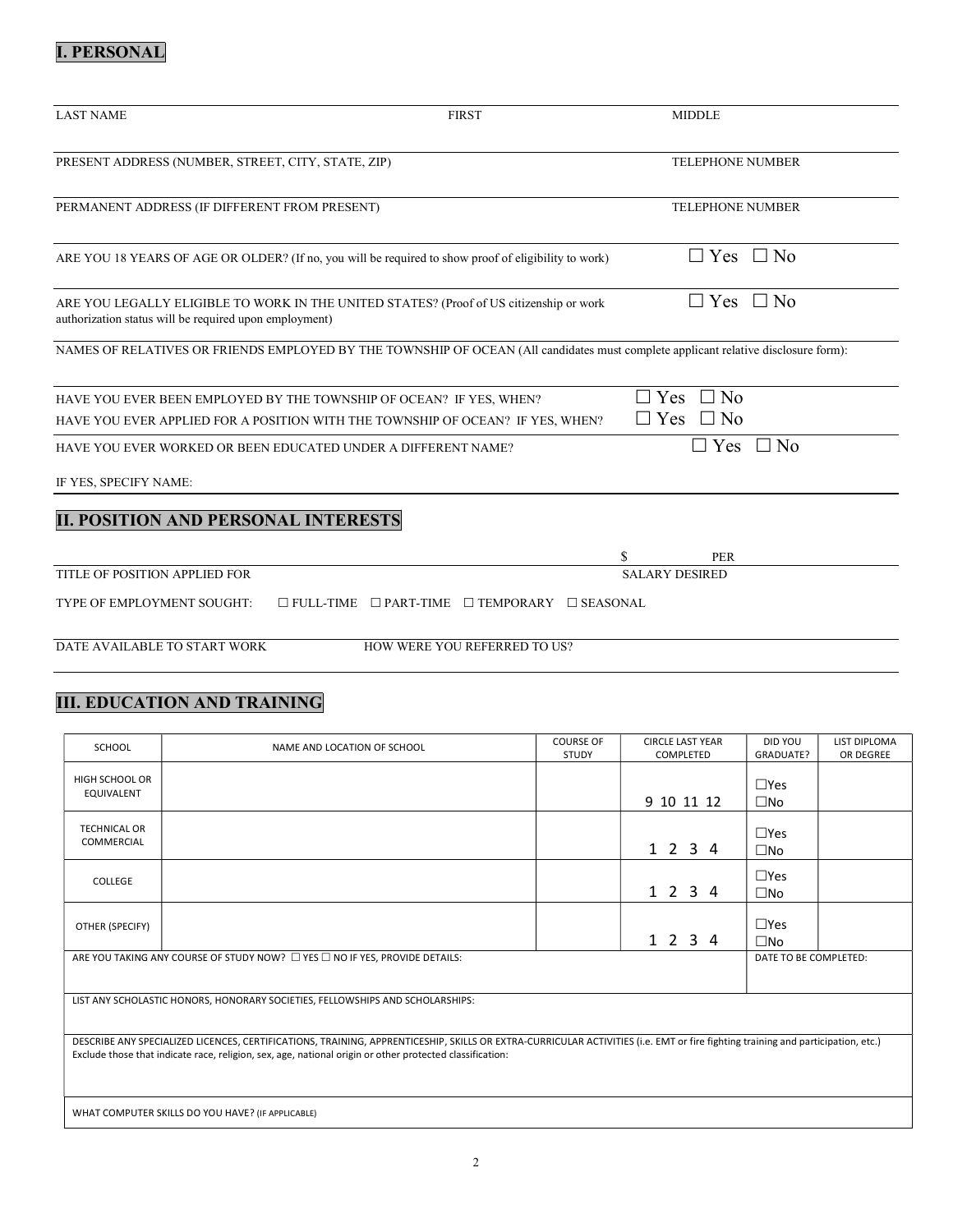## IV. EMPLOYMENT HISTORY

PLEASE ACCOUNT FOR ALL PERIODS OF EMPLOYMENT REGARDLESS OF LENGTH OF SERVICE, INCLUDING U.S. ARMED FORCES EXPERIENCE AND SELF-EMPLOYMENT. LIST YOUR PRESENT OR LAST EMPLOYER FIRST. DO NOT OMIT ANY EMPLOYER. IF MORE SPACE IS DESIRED, PLEASE USE AN ADDITIONAL APPLICATION FOR A COPY OF THIS PAGE.

| <b>NAME OF EMPLOYER</b>                                             | ADDRESS OF EMPLOYER                                                                    | <b>TO</b><br><b>FROM</b><br>DATES EMPLOYED     |
|---------------------------------------------------------------------|----------------------------------------------------------------------------------------|------------------------------------------------|
|                                                                     |                                                                                        |                                                |
|                                                                     |                                                                                        | MONTH YEAR MONTH YEAR                          |
|                                                                     |                                                                                        |                                                |
| FULL-TIME $\square$<br>PART-TIME $\square$                          | TEMPORARY O<br>SEASONAL $\square$                                                      | IF NOT FULL-TIME, NUMBER<br>OF HOURS PER WEEK: |
|                                                                     |                                                                                        |                                                |
| TELEPHONE OF EMPLOYER<br>SUPERVISOR'S NAME                          | <b>SUPERVISOR'S TITLE</b><br>TELEPHONE OF SUPERVISOR                                   | DEPARTMENT                                     |
|                                                                     |                                                                                        |                                                |
| YOUR POSITION OR TITLE                                              | <b>REASON FOR LEAVING</b>                                                              |                                                |
|                                                                     |                                                                                        |                                                |
|                                                                     |                                                                                        |                                                |
|                                                                     |                                                                                        |                                                |
| WORK PERFORMED/RESPONSIBILITIES                                     |                                                                                        |                                                |
|                                                                     |                                                                                        |                                                |
|                                                                     |                                                                                        |                                                |
|                                                                     |                                                                                        |                                                |
| MAY WE CONTACT EMPLOYER?<br>MAY WE CONTACT SUPERVISOR AS REFERENCE? | $NOW$ $\Box$<br>AT A LATER DATE $\Box$<br>$\overline{N}$ NOW $\Box$<br>AT A LATER DATE | NOT AT ALL $\Box$<br>NOT AT ALL $\Box$         |
|                                                                     |                                                                                        |                                                |

| NAME OF EMPLOYER                           | ADDRESS OF EMPLOYER                       |                         | DATES EMPLOYED           | <b>FROM</b>       | <b>TO</b>             |
|--------------------------------------------|-------------------------------------------|-------------------------|--------------------------|-------------------|-----------------------|
|                                            |                                           |                         |                          |                   |                       |
|                                            |                                           |                         |                          |                   | MONTH YEAR MONTH YEAR |
|                                            |                                           |                         |                          |                   |                       |
| FULL-TIME $\square$<br>PART-TIME $\square$ | SEASONAL $\square$<br>TEMPORARY<br>$\Box$ |                         | IF NOT FULL-TIME, NUMBER |                   |                       |
|                                            |                                           |                         | OF HOURS PER WEEK:       |                   |                       |
| TELEPHONE OF EMPLOYER<br>SUPERVISOR'S NAME | <b>SUPERVISOR'S TITLE</b>                 | TELEPHONE OF SUPERVISOR |                          | <b>DEPARTMENT</b> |                       |
|                                            |                                           |                         |                          |                   |                       |
|                                            |                                           |                         |                          |                   |                       |
| YOUR POSITION OR TITLE                     | <b>REASON FOR LEAVING</b>                 |                         |                          |                   |                       |
|                                            |                                           |                         |                          |                   |                       |
|                                            |                                           |                         |                          |                   |                       |
| WORK PERFORMED/RESPONSIBILITIES            |                                           |                         |                          |                   |                       |
|                                            |                                           |                         |                          |                   |                       |
|                                            |                                           |                         |                          |                   |                       |
|                                            |                                           |                         |                          |                   |                       |
| MAY WE CONTACT EMPLOYER?                   | $Now \Box$<br>AT A LATER DATE             | NOT AT ALL $\Box$       |                          |                   |                       |
| MAY WE CONTACT SUPERVISOR AS REFERENCE?    | $Now \Box$<br>AT A LATER DATE $\Box$      | NOT AT ALL $\Box$       |                          |                   |                       |

| NAME OF EMPLOYER                           | ADDRESS OF EMPLOYER                      |                         | DATES EMPLOYED           | <b>FROM</b> | <b>TO</b>             |
|--------------------------------------------|------------------------------------------|-------------------------|--------------------------|-------------|-----------------------|
|                                            |                                          |                         |                          |             |                       |
|                                            |                                          |                         |                          |             | MONTH YEAR MONTH YEAR |
|                                            |                                          |                         |                          |             |                       |
| FULL-TIME $\square$<br>PART-TIME $\square$ | SEASONAL $\square$<br>TEMPORARY <b>D</b> |                         | IF NOT FULL-TIME, NUMBER |             |                       |
|                                            |                                          |                         | OF HOURS PER WEEK:       |             |                       |
| TELEPHONE OF EMPLOYER<br>SUPERVISOR'S NAME | <b>SUPERVISOR'S TITLE</b>                | TELEPHONE OF SUPERVISOR |                          | DEPARTMENT  |                       |
|                                            |                                          |                         |                          |             |                       |
|                                            |                                          |                         |                          |             |                       |
| YOUR POSITION OR TITLE                     | <b>REASON FOR LEAVING</b>                |                         |                          |             |                       |
|                                            |                                          |                         |                          |             |                       |
|                                            |                                          |                         |                          |             |                       |
| WORK PERFORMED/RESPONSIBILITIES            |                                          |                         |                          |             |                       |
|                                            |                                          |                         |                          |             |                       |
|                                            |                                          |                         |                          |             |                       |
|                                            |                                          |                         |                          |             |                       |
| MAY WE CONTACT EMPLOYER?                   | $Now \Box$<br>AT A LATER DATE <b>D</b>   | NOT AT ALL $\Box$       |                          |             |                       |
| MAY WE CONTACT SUPERVISOR AS REFERENCE?    | $Now \Box$<br>AT A LATER DATE            | NOT AT ALL $\Box$       |                          |             |                       |
|                                            |                                          |                         |                          |             |                       |
|                                            |                                          |                         |                          |             |                       |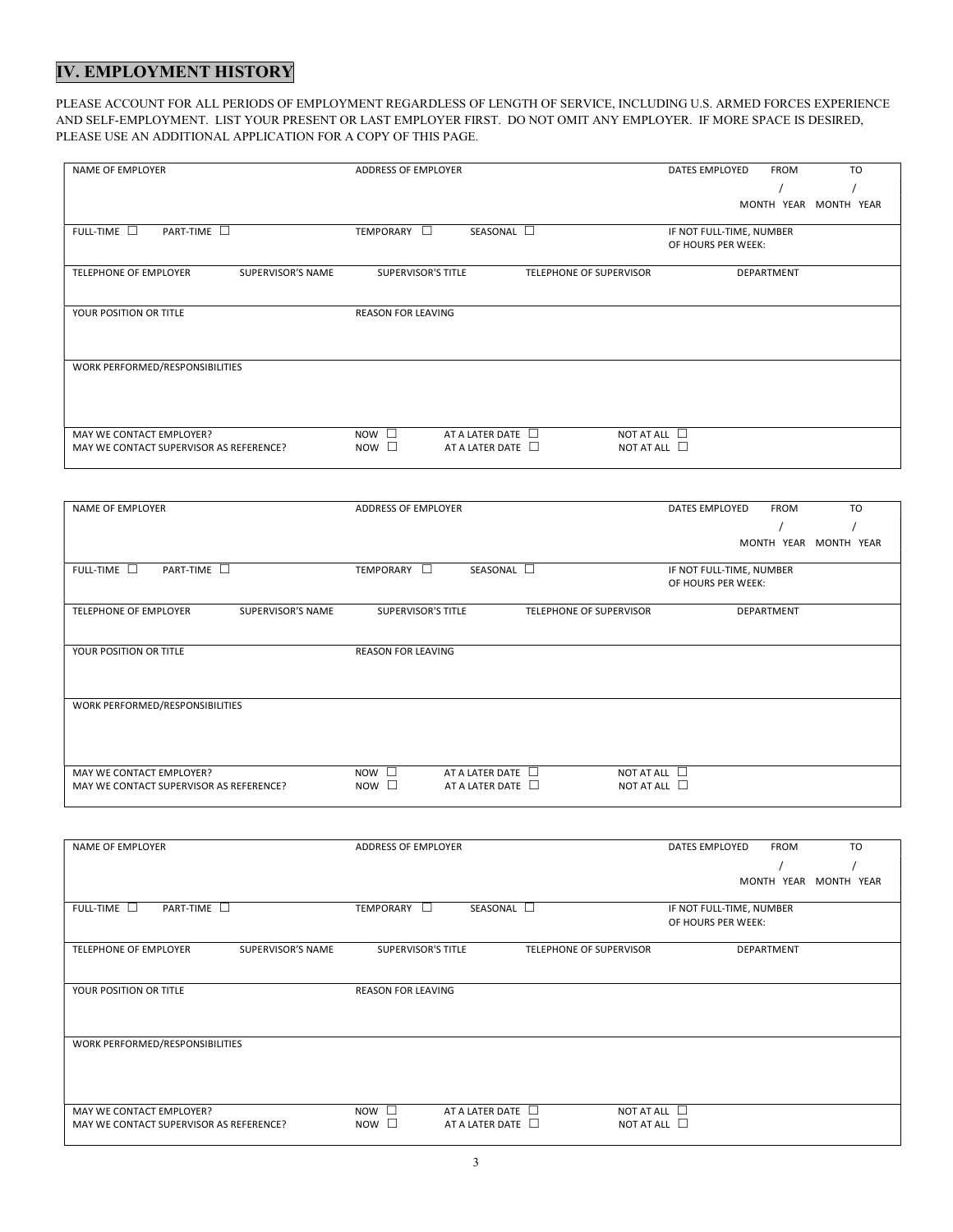#### IV. EMPLOYMENT HISTORY (cont'd)

| NAME OF EMPLOYER                                  | ADDRESS OF EMPLOYER                                         | <b>TO</b><br>DATES EMPLOYED<br><b>FROM</b> |
|---------------------------------------------------|-------------------------------------------------------------|--------------------------------------------|
|                                                   |                                                             |                                            |
|                                                   |                                                             |                                            |
|                                                   |                                                             | MONTH YEAR MONTH YEAR                      |
| FULL-TIME <b>O</b><br>PART-TIME $\square$         | SEASONAL $\square$<br>TEMPORARY<br>$\Box$                   | IF NOT FULL-TIME, NUMBER                   |
|                                                   |                                                             | OF HOURS PER WEEK:                         |
|                                                   |                                                             |                                            |
| <b>TELEPHONE OF EMPLOYER</b><br>SUPERVISOR'S NAME | <b>SUPERVISOR'S TITLE</b><br><b>TELEPHONE OF SUPERVISOR</b> | <b>DEPARTMENT</b>                          |
|                                                   |                                                             |                                            |
|                                                   |                                                             |                                            |
| YOUR POSITION OR TITLE                            | <b>REASON FOR LEAVING</b>                                   |                                            |
|                                                   |                                                             |                                            |
|                                                   |                                                             |                                            |
|                                                   |                                                             |                                            |
| WORK PERFORMED/RESPONSIBILITIES                   |                                                             |                                            |
|                                                   |                                                             |                                            |
|                                                   |                                                             |                                            |
|                                                   |                                                             |                                            |
|                                                   |                                                             |                                            |
| MAY WE CONTACT EMPLOYER?                          | $Now \Box$<br>AT A LATER DATE                               | NOT AT ALL $\Box$                          |
| MAY WE CONTACT SUPERVISOR AS REFERENCE?           | $\overline{N}$ NOW $\Box$<br>AT A LATER DATE                | NOT AT ALL $\Box$                          |
|                                                   |                                                             |                                            |

## V. OUTSIDE ORGANIZATIONS

ARE YOU ENGAGED IN ANY BUSINESS ACTIVITY OR EMPLOYMENT (INCLUDING SELF-EMPLOYMENT) WHICH YOU PLAN TO CONTINUE IF YOU ARE EMPLOYED BY THE TOWNSHIP? (If yes, your outside employment will be subject to review regarding conflicts of interest).

 $\Box$  YES  $\Box$  NO IF YES, PLEASE EXPLAIN

ARE YOU A MEMBER OF ANY BUSINESS, PROFESSIONAL OR SCIENTIFIC ASSOCIATIONS? Exclude those that indicate race, religion, sex, age, national origin or other protected classification.

DESCRIBE ANY OTHER EXPERIENCE THAT MIGHT BE HELPFUL IN CONSIDERING YOUR APPLICATION. (Other work experience, internships, school activity, apprenticeships, etc.)

## VI. REFERENCES

PROVIDE THREE (3) PERSONS, EXCLUDING RELATIVES, NOT PREVIOUSLY MENTIONED WHO ARE MOST FAMILIAR WITH YOUR WORK, ABILITY AND TRAINING.

| <b>NAME</b> | <b>RELATIONSHIP/</b><br><b>YEARS KNOWN</b> | <b>POSITION</b> | <b>ADDRESS</b> | <b>TELEPHONE</b> |
|-------------|--------------------------------------------|-----------------|----------------|------------------|
|             |                                            |                 |                |                  |
|             |                                            |                 |                |                  |
|             |                                            |                 |                |                  |
|             |                                            |                 |                |                  |
|             |                                            |                 |                |                  |
|             |                                            |                 |                |                  |

#### VII. LANGUAGES

LIST ANY FOREIGN LANGUAGES YOU KNOW AND INDICATE YOUR LEVEL OF PROFICIENCY (Please complete only if relevant to the job).

| <b>LANGUAGE</b> | <b>SPEAK SOME:</b> | <b>SPEAK FLUENTLY</b> | <b>READ:</b> | <b>WRITE:</b> |
|-----------------|--------------------|-----------------------|--------------|---------------|
|                 |                    |                       |              |               |
|                 |                    |                       |              |               |
|                 |                    |                       |              |               |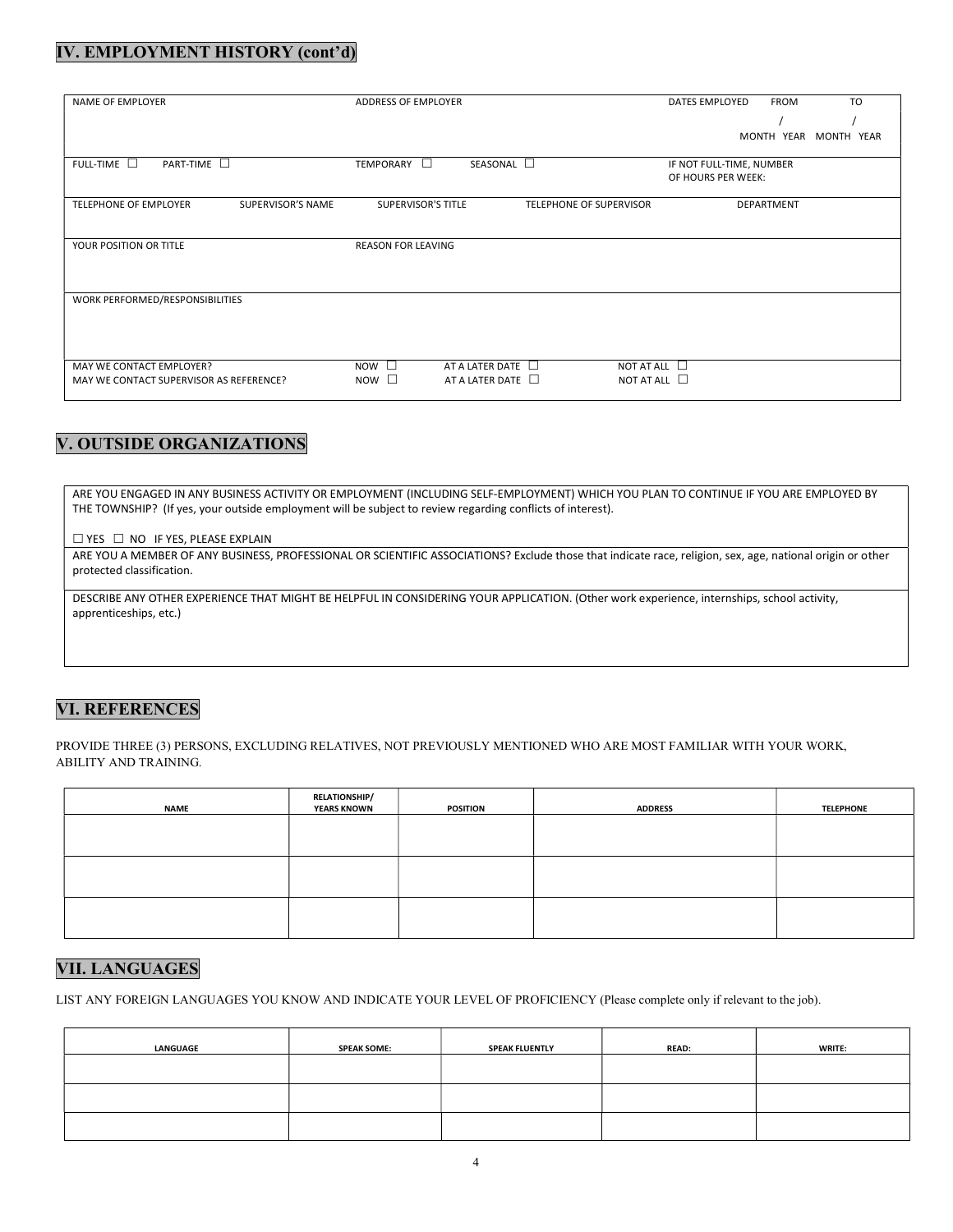#### VIII. ESSENTIAL FUNCTIONS Please do not answer this question without first reviewing the Job Description

ARE YOU ABLE TO PERFORM THE ESSENTIAL FUNCTIONS OF THE JOB, WITH OR WITHOUT REASONABLE ACCOMODATION?  $\Box$  Yes  $\Box$  No

#### IX. PERSONAL STATEMENT

In the space provided, please provide a statement about your qualifications or employment objectives. State any special skills, experience, training, licenses, certifications or other factors that make you especially qualified for the position for which you are applying. Include community activities and hobbies. (Exclude those that indicate race, religion, sex, age or national origin or other protected classification).

| X. DRIVER'S LICENSE |  |
|---------------------|--|

COMPLETE THIS SECTION ONLY IF DRIVING IS AN ESSENTIAL PART OF THE JOB FOR WHICH YOU ARE APPLYING.

DO YOU HAVE A VALID DRIVER'S LICENSE?  $\square$  YES  $\square$  NO

STATE OF ISSUANCE: LICENSE NUMBER:

PLEASE SIGN TO INDICATE YOUR AUTHORIZATION FOR THE TOWNSHIP TO PERFORM A RECORD CHECK OF YOUR DRIVER'S LICENSE, UPON AN OFFER OF EMPLOYMENT BY THE TOWNSHIP:

| COMPLETE THIS SECTION IF THE JOB FOR WHICH YOU ARE APPLYING REQUIRES THAT YOU POSSESS A COMMERCIAL DRIVER'S LICENSE: |
|----------------------------------------------------------------------------------------------------------------------|
|----------------------------------------------------------------------------------------------------------------------|

| DO YOU HAVE A VALID COMMERCIAL DRIVER'S LICENSE? |  |  |
|--------------------------------------------------|--|--|
|--------------------------------------------------|--|--|

COMMERCIAL DRIVER'S LICENSE NUMBER:

PLEASE LIST ANY ENDORSEMENTS:

PLEASE SIGN TO INDICATE YOUR AUTHORIZATION FOR THE TOWNSHIP TO PERFORM A RECORD CHECK OF YOUR COMMERCIAL DRIVER'S LICENSE, UPON AN OFFER OF EMPLOYMENT BY THE TOWNSHIP: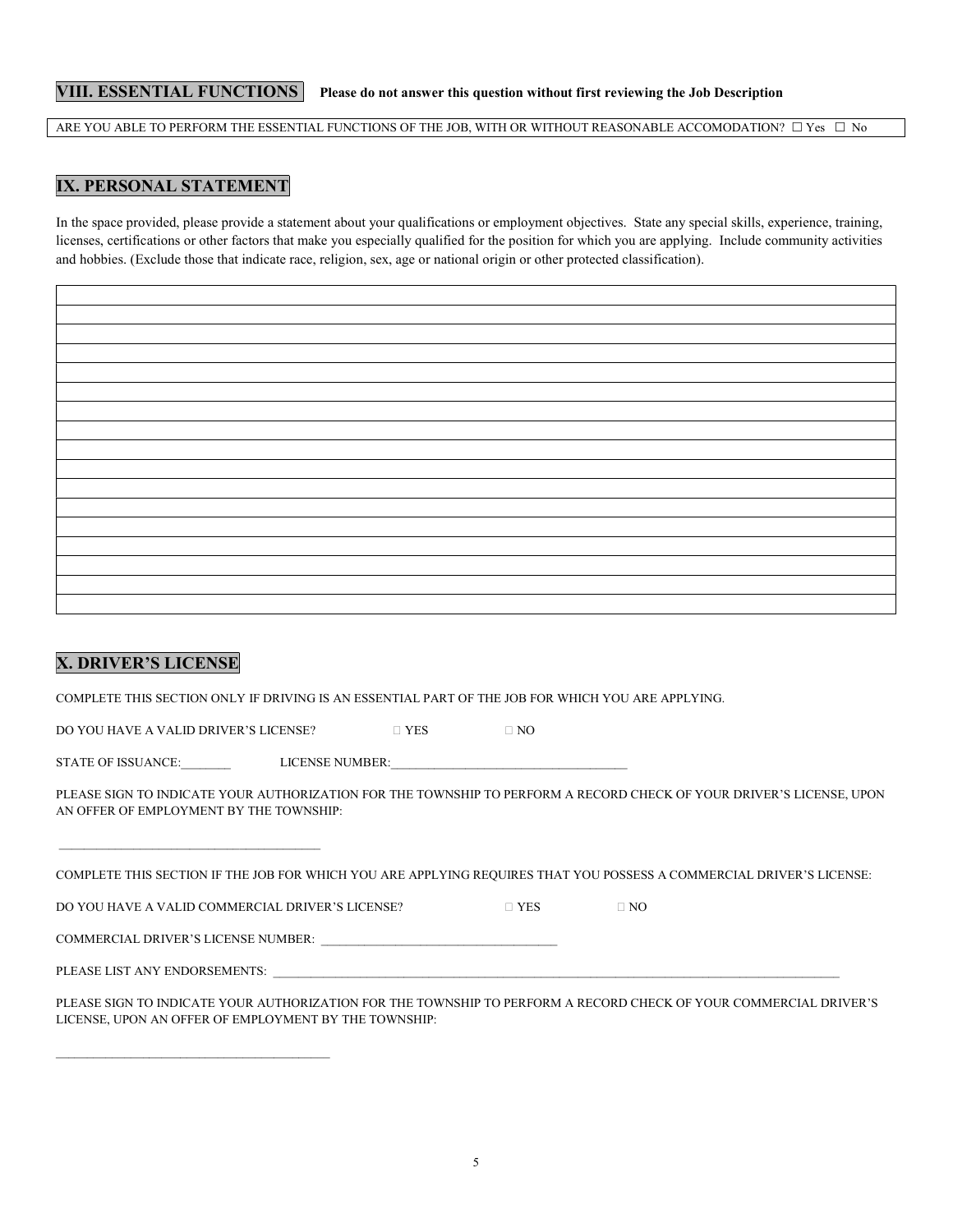## XI. APPLICANT'S STATEMENT

I certify that the information on this application is true, complete and accurate, to the best of my knowledge. I authorize my former employers to release any information they may have concerning my employment record and I release the Township of Ocean and all previous employers from all liability that might arise from the disclosure of information. I authorize investigation of all statements contained in this application, including education, and a review of all criminal history, military and disciplinary records of any source, as may be necessary in arriving at an employment decision.

I give the Township of Ocean the right to investigate the information I have provided, talk with former employers (except where I have indicated they may not be contacted). I give the Township of Ocean the right to secure additional job-related information about me. I release the Township of Ocean and its representatives from all liability for seeking such information.

I understand and acknowledge that, unless otherwise defined by applicable law, any employment relationship with Township of Ocean is of an "at will" nature, which means that I may resign at any time and the Township may discharge me at any time with or without cause.

I understand that the discovery of any misrepresentation or omission of fact in this application will result in the rejection of my employment application, or in the event of employment, provide cause for termination of employment. I fully and completely understand that as a condition of employment, I must be able to perform all duties of the position applied for with or without reasonable accommodation. I also understand that if employed by the Township, I must abide by all Township rules and regulations.

I understand that any offer of employment may be subject to job-related medical, physical, drug or psychological tests. I also understand that employment in some positions is conditioned on passing a complete background and criminal check.

Pursuant to our personnel policy, all job applicants are required to sign a consent form for drug testing and if the test results are positive and are not accounted for by the legal use of prescription or non-prescription drugs the applicant shall be ineligible for hire unless they can establish a legal basis for the use of the drug or controlled substance for which the test positive. For your application to be considered, you must sign and date below.

Signature of Applicant: Date: Date: Date: Date: Date: Date: Date: Date: Date: Date: Date: Date: Date: Date: Date: Date: Date: Date: Date: Date: Date: Date: Date: Date: Date: Date: Date: Date: Date: Date: Date: Date: Date:

#### XII. TOWNSHIP'S POLICY REGARDING MEDICAL MARIJUANA

To the extent required by law, the Township will not take adverse action against prospective employees based solely on the individual's status as a medical marijuana user and will accommodate the medical use of marijuana. The medical use of marijuana in the workplace means the use of marijuana at any time which produces a level of THC (Tetrahydrocannabinol), or its metabolite, within a person's bodily systems that equals or exceeds the detection levels established by the Federal Motor Carrier Safety Regulations, 49 CFR Part 40.

If a prospective employee tests positive for marijuana, the Township will (1) provide written notice to the prospective employee of the right to provide a legitimate medical explanation for the test result; and (2) offer the prospective employee an opportunity to present a legitimate medical explanation for the positive test result. The prospective employee has three (3) working days after receipt of that written notice to submit information explaining the positive test result or request a confirmatory retest of the original sample (at the prospective employee's expense). A legitimate explanation for the positive test result includes an authorization for medical marijuana issued by a health care practitioner or proof of registration with the medical marijuana commission.

This section does not apply when accommodation of an individual's medical marijuana use violates federal law or results in the loss of a federal contract or federal funding. The Township does not accommodate medical marijuana use by employees or applicants for positions which require a Commercial Driver's License.

#### Signature of Applicant: Date: Date: Date: Date: Date: Date: Date: Date: Date: Date: Date: Date: Date: Date: Date: Date: Date: Date: Date: Date: Date: Date: Date: Date: Date: Date: Date: Date: Date: Date: Date: Date: Date: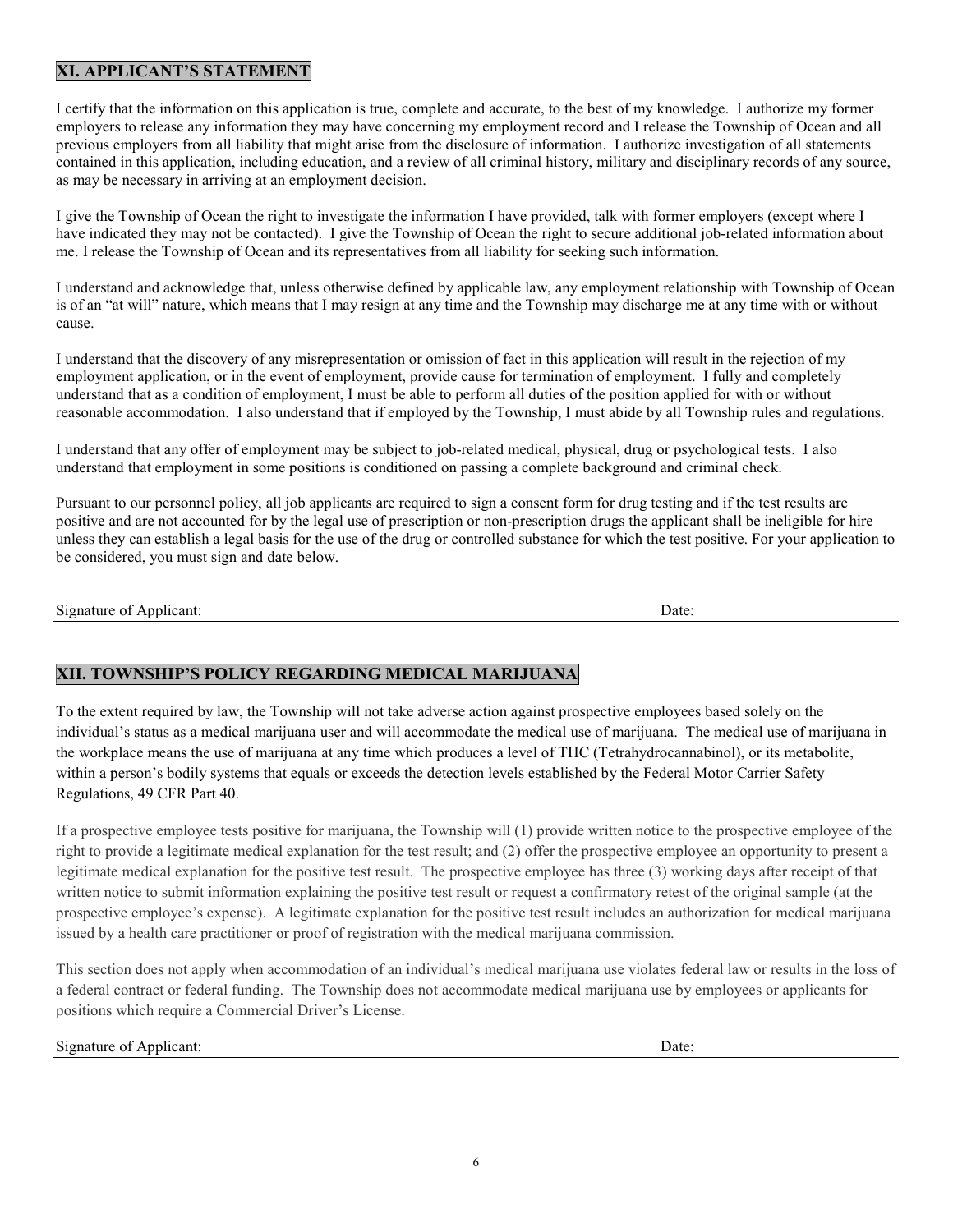## Voluntary Self Identification Form

Completion of this form is voluntary and will not affect your opportunity for employment, or the terms or conditions of your employment.

If you provide information on this page, it will be filed separately from the job application. This information will be used only for EEO-4 reporting purposes.

Applicant Information:

| Name:                 |  |  |  |
|-----------------------|--|--|--|
| Position Applied For: |  |  |  |
| Date Completed:       |  |  |  |

Information Regarding Status:

Gender:

\_\_\_\_\_Male Female

Race/Ethnicity:

- Hispanic or Latino: A person of Cuban, Mexican, Puerto Rican, South or Central American, or other Spanish culture or origin regardless of race.
- White (Not Hispanic or Latino): A person having origins in any of the original peoples of Europe, the Middle East or North Africa.
- Black or African-American (non-Hispanic or Latino): A person having origins in any of the black racial groups of Africa.
- Native Hawaiian or Pacific Islander (Not Hispanic or Latino): A person having origins in any of the peoples of Hawaii, Guam, Samoa or other Pacific Islands.
- \_\_\_\_ Asian (Not Hispanic or Latino): A person having origins in any of the original peoples of the Far East, Southeast Asia or the Indian Subcontinent, including, for example, Cambodia, China, India, Japan, Korea, Malaysia, Pakistan, the Philippine Islands, Thailand and Vietnam.
- Native American or Alaska Native (Not Hispanic or Latino): A person having origins in any of the original peoples of North and South America (including Central America) and who maintains tribal affiliation or community attachment.
- Two or more races (Not Hispanic or Latino): All persons who identify with more than one of the above five races.

| FOR TOWNSHIP USE ONLY                                                                     |                                                                                  |                                                                              |  |  |  |  |
|-------------------------------------------------------------------------------------------|----------------------------------------------------------------------------------|------------------------------------------------------------------------------|--|--|--|--|
| Hired: Yes No Position                                                                    | Date                                                                             |                                                                              |  |  |  |  |
| Which EEO job classification best describes the position for which the applicant applied? |                                                                                  |                                                                              |  |  |  |  |
| 1. Officials and Managers<br>2. Professionals<br>3. Technicians                           | 4. Sales workers<br>5. Office and clerical workers<br>6. Craft workers (skilled) | 7. Operators (semi-skilled)<br>8. Laborers (unskilled)<br>9. Service workers |  |  |  |  |
| Township Official                                                                         | Date                                                                             |                                                                              |  |  |  |  |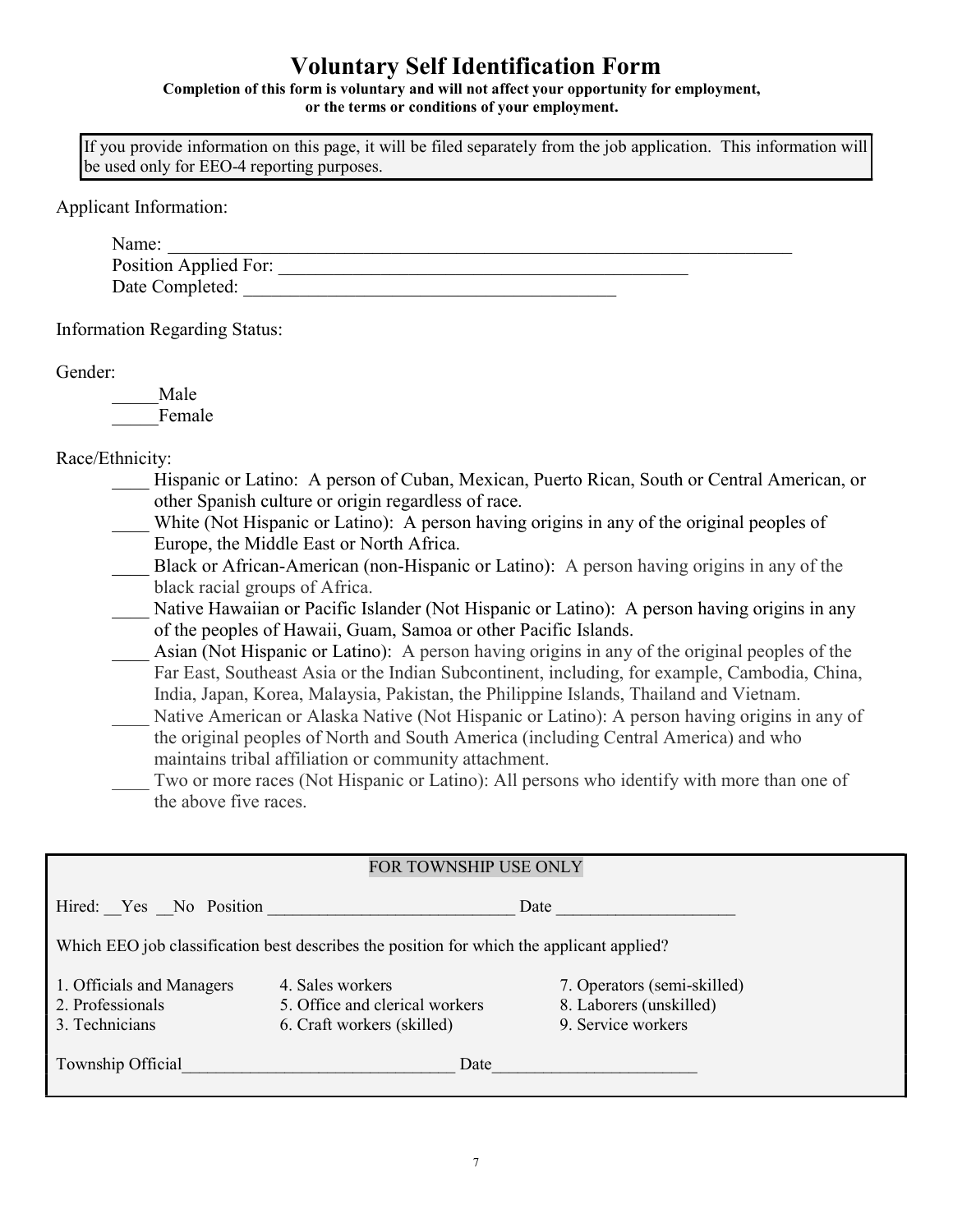## APPLICANT RELATIVE DISCLOSURE FORM

Name of Applicant:

The Township of Ocean prohibits the hiring of relatives if the employment of such an individual would result in the creation of a prohibited employment relationship. A prohibited relationship is created when:

- One relative would have the authority to directly supervise, appoint, remove, discipline, evaluate or otherwise affect the work or employment of another relative.
- The relative would be responsible for auditing the work of the other.
- Other circumstances exist which would place the relatives in a situation of actual, or reasonably foreseeable, conflict between the Township's interest and their own.

Relative includes spouse, civil union partner, domestic partnership partner, parent, step-parent, child, step-child, sibling, step-sibling, half-sibling, father-in-law, mother-in-law, sister-in-law, brother-in-law, grandparent, grandchild, aunt, uncle, niece, nephew, and cousins.

Do any of your relatives currently work for the Township or are any of your relatives an elected or appointed Township official?  $\Box$  Yes  $\Box$  No

If you answered "yes" to the previous question, please disclose the name(s) of your relative(s) who work(s) for the Township, his or her title, and his or her relationship to you.

| Relative #1   |  |
|---------------|--|
| Name:         |  |
| Title:        |  |
| Relationship: |  |
| Relative #2   |  |
| Name:         |  |
| Title:        |  |
| Relationship: |  |

Note: An applicant's failure to fully disclose his or her relationship to a Township employee or elected or appointed official may result in rejection of the employment application or, if employed, the termination of employment.

I acknowledge that I have read and understand the above Disclosure Form and that I have disclosed all relatives who work for the Township or serve as elected or appointed officials.

Signature of Applicant Date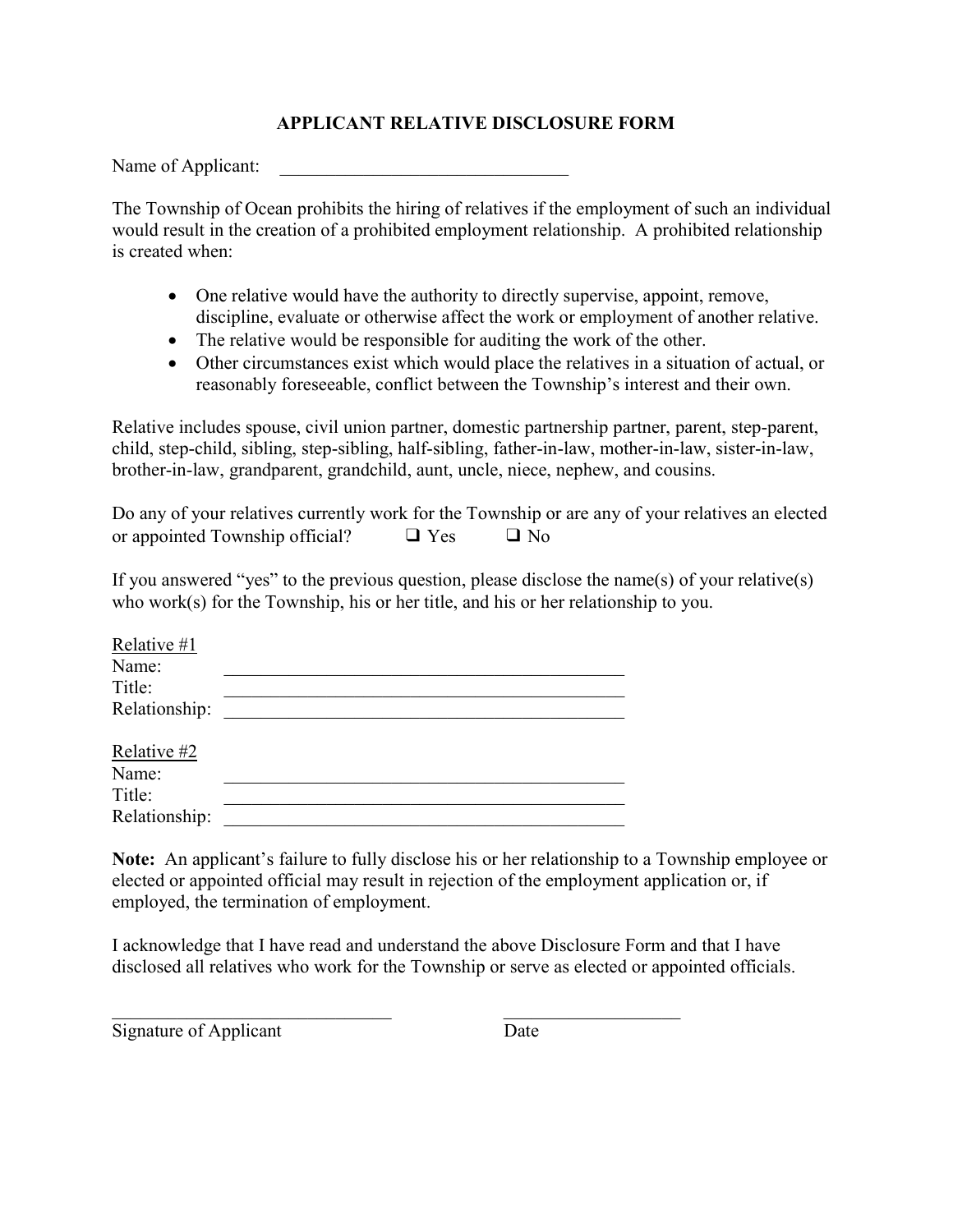#### OCEAN TOWNSHIP EMPLOYMENT APPLICATION CRIMINAL HISTORY SUPPLEMENT

In accordance with the Opportunity to Compete Act, P.L. 2014, c. 32, Ocean Township requires applicants to provide criminal history information after the completion of the initial employment application process. The initial employment application process ends after Ocean Township's first interview with the applicant. If you have completed your first interview with Ocean Township, please complete this supplement to the employment application. Please do not submit this supplement prior to that time.

| Other than minor traffic violations, have you ever been convicted of a criminal offense that has |            |           |  |
|--------------------------------------------------------------------------------------------------|------------|-----------|--|
| not been expunged or sealed by court order?                                                      | $\Box$ Yes | $\Box$ No |  |

A conviction does not automatically mean that you will not be selected. The nature of the crime, the time that has elapsed since the crime and the crime's relationship to the job for which you are applying are important. If you answered yes, please provide the information requested below for each conviction so that the Township of Ocean may make an informed decision. (Please attach additional pages if needed).

| Date of Conviction:               |  |
|-----------------------------------|--|
| Violation:                        |  |
| Specific Statutory Code Violated: |  |
| Location:                         |  |
| <b>Court Disposition:</b>         |  |
| Police Agency Concerned:          |  |
| Description of Incident:          |  |
|                                   |  |
|                                   |  |

I certify that the answers provided above are true and complete to the best of my knowledge. I authorize investigation of all statements contained in this criminal history supplement as may be necessary in arriving at an employment decision. I release former employers and others from any liability that might arise from the disclosure of information.

I understand that the discovery of any misrepresentation or omission of fact in this criminal history supplement will result in the rejection of my employment application, or in the event of employment, provide cause for termination of employment. I understand that some positions require a complete criminal history check as a condition of employment.

Signature of Applicant:  $\Box$  Date:

Note: The Township of Ocean complies with Title VII of the Civil Rights Act of 1964 and the United States Equal Employment Opportunity Commission's "Enforcement Guidance on the Consideration of Arrest and Conviction Records in Employment Decisions Under Title VII of the Civil Right Act of 1964" in its use of criminal history records in hiring and other employment decisions.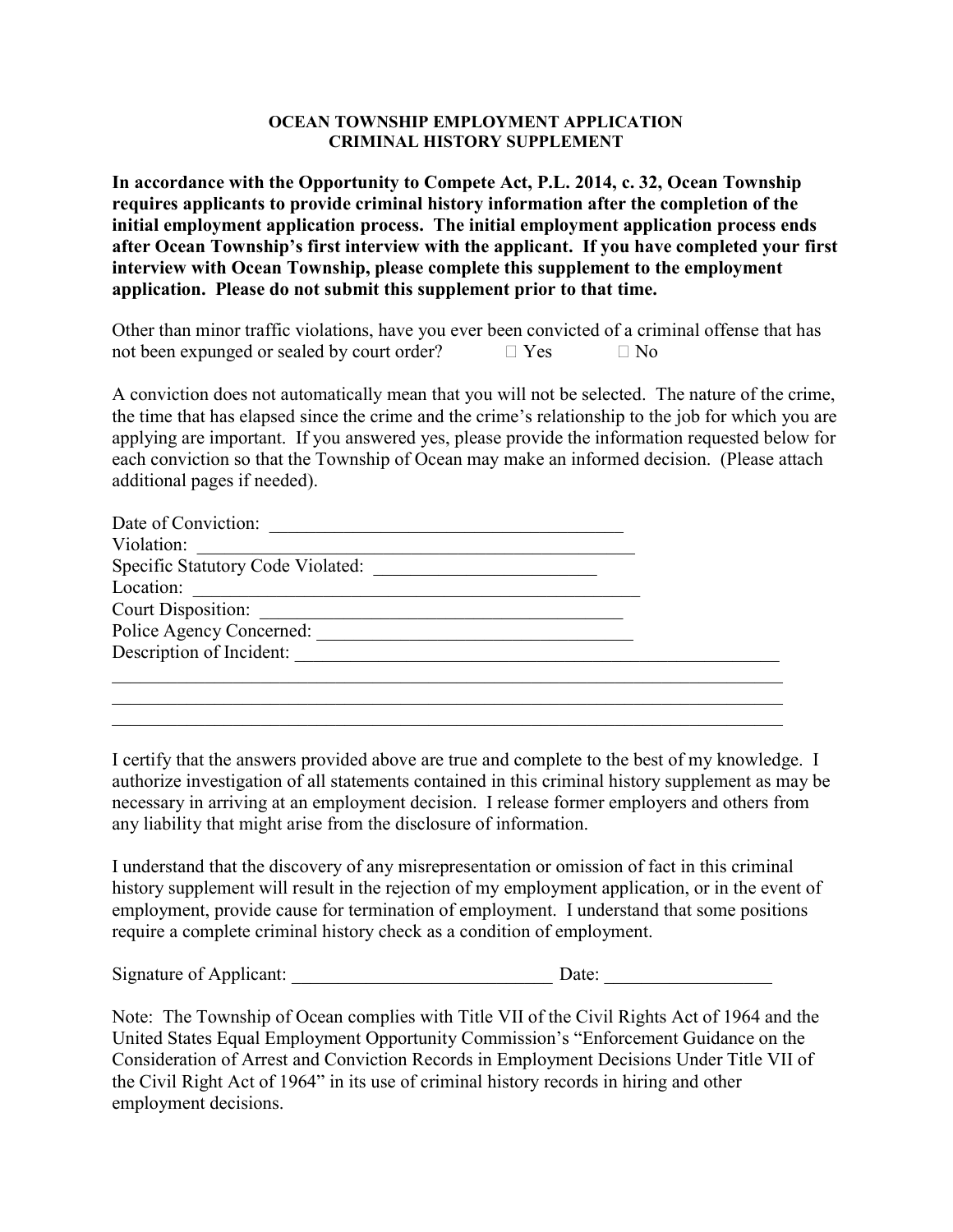## FINGERPRINT AND BACKGROUND CHECK CONSENT FORM FOR EMPLOYEES, JOB APPLICANTS, AND VOLUNTEERS THAT MAY WORK OR HAVE CONTACT WITH MINORS

In accordance with N.J.S.A. 15A:3A-1 et seq., I understand that, as a condition of continued employment, new employment, or my volunteer service, the Township of Ocean requires background checks on all individuals who will be working with children.

By signing this form, I agree to be fingerprinted and consent to a criminal background record check as a condition of new employment, continued employment, or voluntary service. I also represent, attest, and certify that I have never been convicted of any of the following crimes or disorderly persons offenses as defined by New Jersey law or the law of any other state, or that the guilty disposition of any of the crimes and/or offenses has been amended to a status of not guilty, or that any previous charges, as listed below, have been expunged:

2C:11 HOMICIDE all offenses

2C:12 ASSAULT, ENDANGERING, THREATS all offenses

2C:13 KIDNAPPING all offenses

2C:14 SEXUAL OFFENSES all offenses

- 2C:15 ROBBERY all offenses
- 2C:20 THEFT all offenses
- 2C:24 OFFENSES AGAINST THE FAMILY, CHILDREN AND INCOMPETENTS all offenses
- 2C:35 CONTROLLED DANGEROUS SUBSTANCES all offenses except paragraph (4) of subsection a. of N.J.S.A. 2C:35-10

Name (please print)

Applicant's signature Date